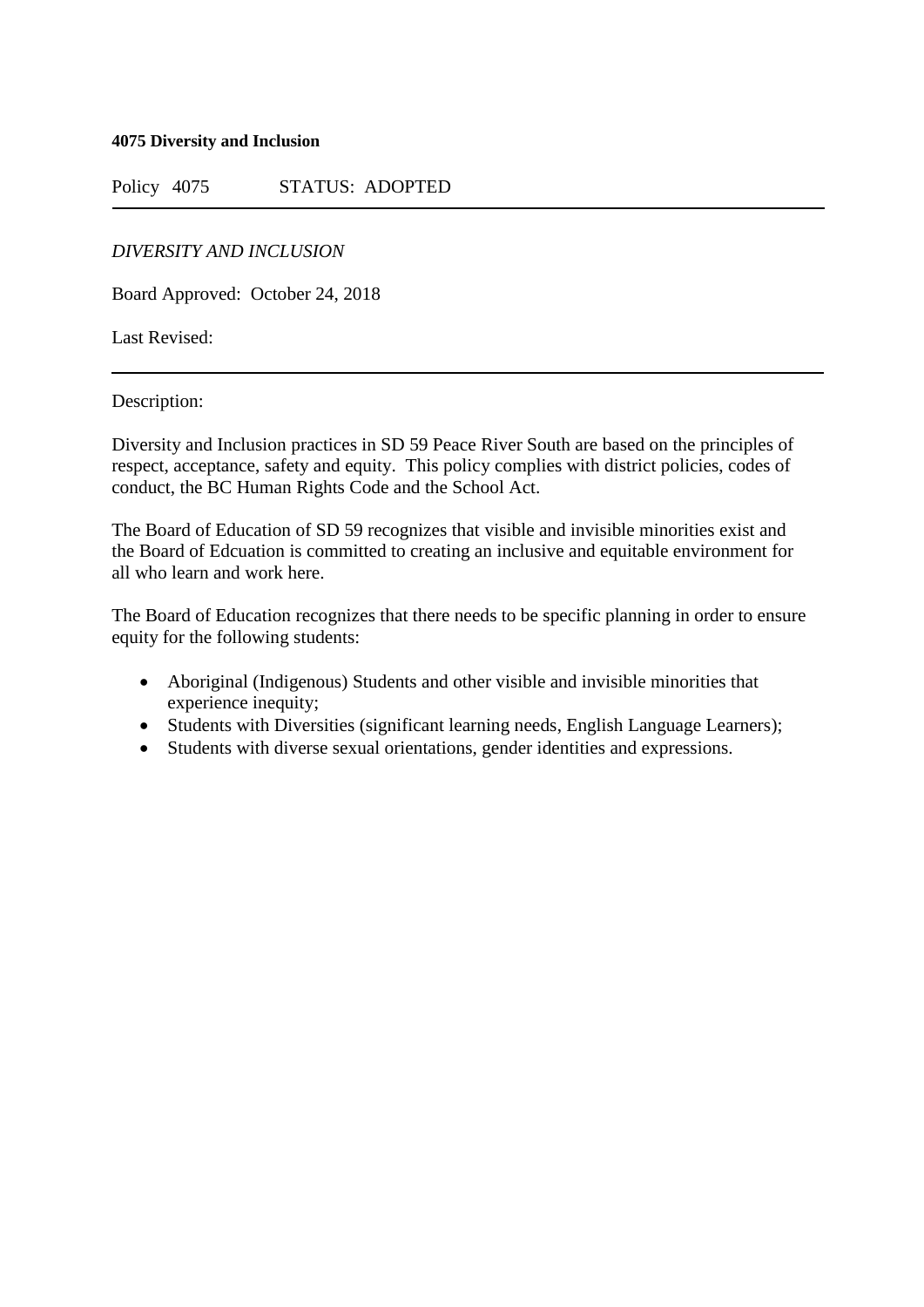## **4075 Diversity and Inclusion**

Regulation 4075 STATUS: ADOPTED

*DIVERSITY AND INCLUSION*

Board Approved: October 24, 2018

Last Revised:

All members of SD 59 Peace River South have the right to expect that policies, regulations, processes, programs and communication are inclusive and respectful. Consideration will be given to visible and invisible diversities including but not limited to: race, ability, sexual orientation, gender identity, religion, culture and socio-economic status.

For the purposes of this policy, the following definitions will apply:

**Aboriginal (Indigenous) Students:** students who self-identify as aboriginal

**Visible Minorities:** persons, other than aboriginal peoples, who are non-Caucasian in race or non-white in colour

**Invisibile Minorities:** A group whose minority status is not always immediately visible, i.e. whose members are not known to each other is unorganized minority group having same thoughts, culture, creed race etc.

**Students with Diversities:** Students who have significant difficulties in accessing the regular curriculum and need targeted support in order to reach their personal potential. This includes students with significant difficulties in the following domains: intellectual, physical, social & emotional, behaviour, communication, self-determination and for new English language Learners.

**Gender Identity** (refers to lived gender): this is the gender that the student expresses publically while at school, socializing, accessing services, and in the broader community. One's gender identity can be the same or different from their sex assigned at birth.

**Gender Expression:** the way in which a person expresses their gender identity, typically through their appearance, dress, and behavior.

**Sexual Orientation:** is an enduring pattern of romantic or sexual attraction (or a combination of these) to persons of the opposite sex or gender, the same sex or gender, or to both sexes or more than one gender.

There is an expectation that all members of the school community will:

• Adhere to a code of conduct that is educative, preventive and restorative in practice and response;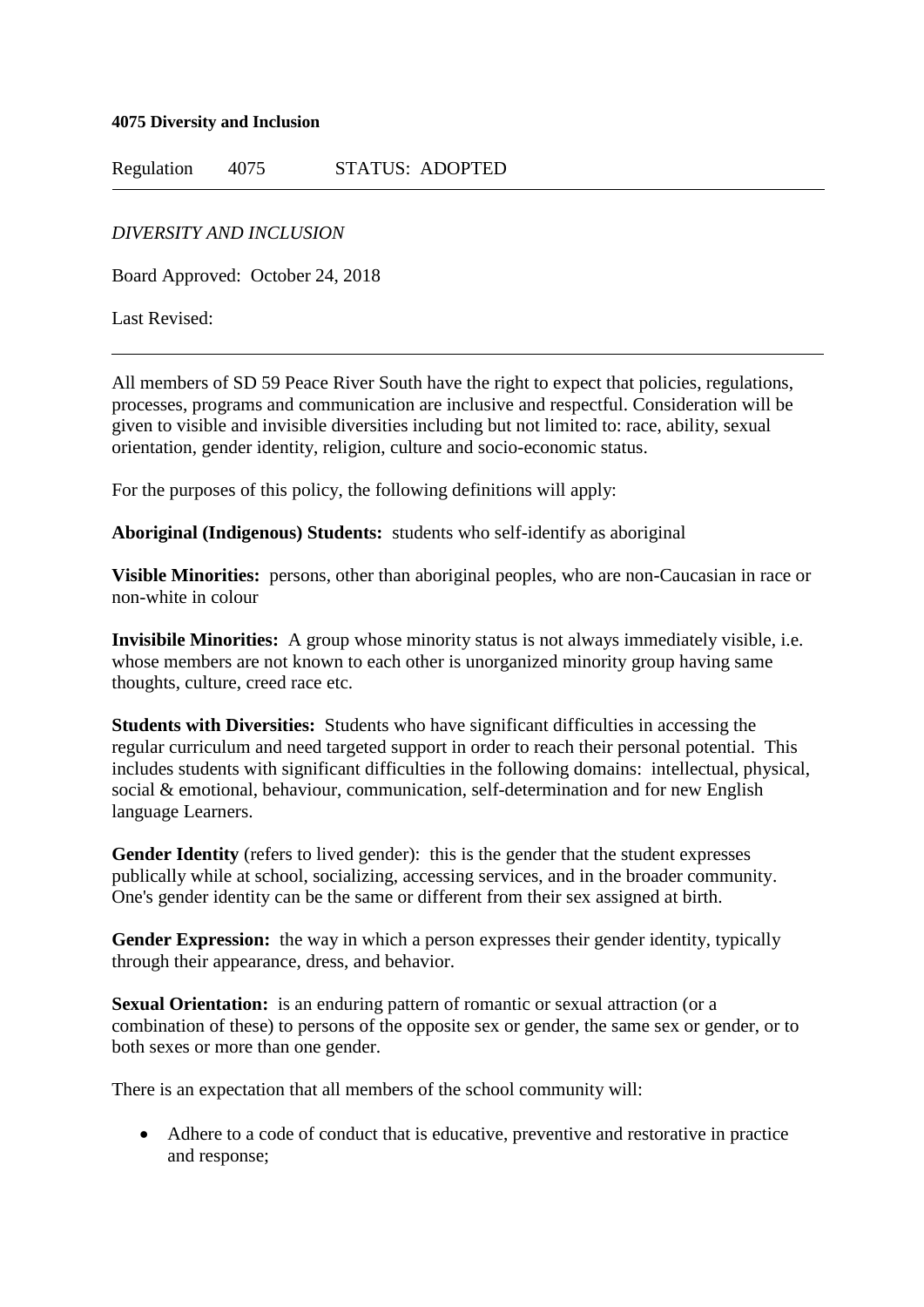- Foster school cultures that are responsive to the diverse social and cultural needs of individuals and groups;
- Understand how the characteristics of diversity impact the access to, and outcomes of, education;
- Recognize the injustice of marginalization and promote human rights; and
- Participate in the ongoing development of practices that promote equitable treatment for everyone, cultivating mutual respect and a sense of belonging.

There is an expectation that specific and intentional planning occurs in order to ensure equity for the following students:

- Aboriginal (Indigenous) Students and other visible and invisible minorities that experience inequity:
	- o As we strive to create racism free environments in our schools we must recognize that racism is pervasive in our society and present in our schools. Without that recognition, we deny the lived experience of aboriginal (indigenous) students and other students, staff and community members. We must ensure that our practices in the district do not perpetuate stereotyping, discrimination, or inequality. Creating a racism free environment requires:
		- Knowledge of the stereotype assumptions and practices which can operate in the classroom, hallways and school grounds (explicit bias);
		- Self-awareness of the ways in which we, as individuals, may perpetuate these stereotype assumptions and how they impact our decisions and actions (implicit bias)
		- **•** Development of skills necessary to challenge racism through the honoring of diversity;
	- o School district personnel will acknowledge Treaty 8 Territory at the opening of important functions;
	- o The district will ensure that the Aboriginal Education Department continues to provide a program that is above and beyond K-12 education and constantly monitors achievement data to address any areas of inequity:
		- Partnerships are maintained between Saulteau First Nation, Moberly First Nation, the Metis community and all of our aboriginal families.
- Students with Diversities:
	- o Advocate for each student's success through respectful support, recognition of individual learning needs in all domains and preparation for life-long learning in the development of individual educational or learning plans;
	- o Placement in the learning environment that best supports growth to independence;
	- o Ensure a collaborative planning model as a means to align our practices to support student learning.
- Students with diverse sexual orientations, gender identities and expressions will have:
	- o Right to privacy;
	- o Rights to determine their own name and pronouns;